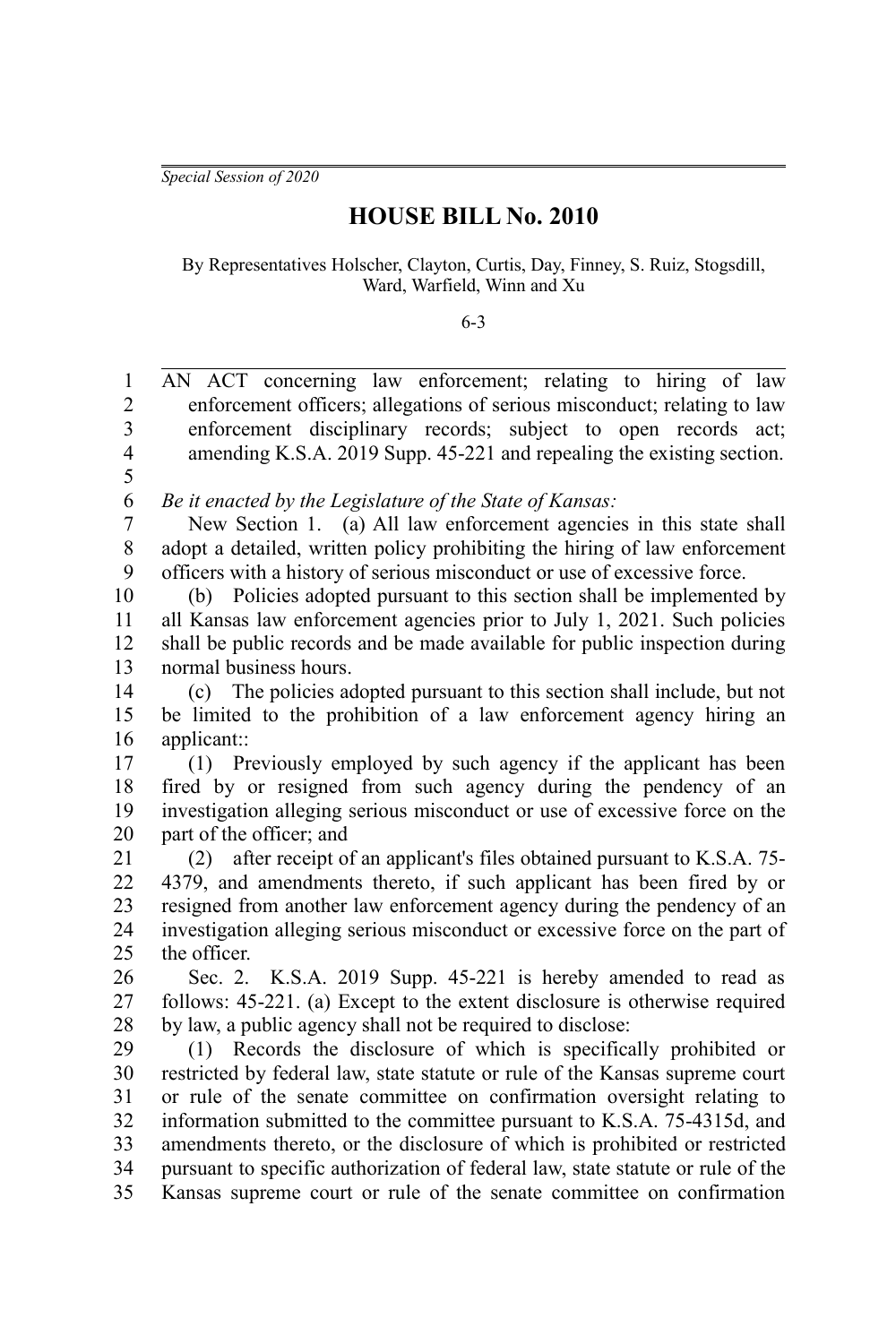oversight relating to information submitted to the committee pursuant to K.S.A. 75-4315d, and amendments thereto, to restrict or prohibit disclosure. 1 2 3

(2) Records which are privileged under the rules of evidence, unless the holder of the privilege consents to the disclosure. 4 5

(3) Medical, psychiatric, psychological or alcoholism or drug dependency treatment records which pertain to identifiable patients. 6 7

(4) Personnel records, performance ratings or individually identifiable records pertaining to employees or applicants for employment, except that this exemption shall not apply to*:* 8 9 10

*(A)* The names, positions, salaries or actual compensation employment contracts or employment-related contracts or agreements and lengths of service of officers and employees of public agencies once they are employed as such*; and* 11 12 13 14

*(B) (1) law enforcement employment and disciplinary records alleging serious misconduct or use of excessive force by a law enforcement officer, unless disclosure of such records are otherwise restricted or prohibited by law. A state or local law enforcement agency or governmental entity shall redact personally identifiable information of persons other than the law enforcement officer that is the subject of the allegation contained in such records*. 15 16 17 18 19 20 21

(5) Information which would reveal the identity of any undercover agent or any informant reporting a specific violation of law. 22 23

(6) Letters of reference or recommendation pertaining to the character or qualifications of an identifiable individual, except documents relating to the appointment of persons to fill a vacancy in an elected office. 24 25 26

(7) Library, archive and museum materials contributed by private persons, to the extent of any limitations imposed as conditions of the contribution. 27 28 29

(8) Information which would reveal the identity of an individual who lawfully makes a donation to a public agency, if anonymity of the donor is a condition of the donation, except if the donation is intended for or restricted to providing remuneration or personal tangible benefit to a named public officer or employee. 30 31 32 33 34

(9) Testing and examination materials, before the test or examination is given or if it is to be given again, or records of individual test or examination scores, other than records which show only passage or failure and not specific scores. 35 36 37 38

(10) Criminal investigation records, except as provided herein. The district court, in an action brought pursuant to K.S.A. 45-222, and amendments thereto, may order disclosure of such records, subject to such conditions as the court may impose, if the court finds that disclosure: 39 40 41 42

(A) Is in the public interest; 43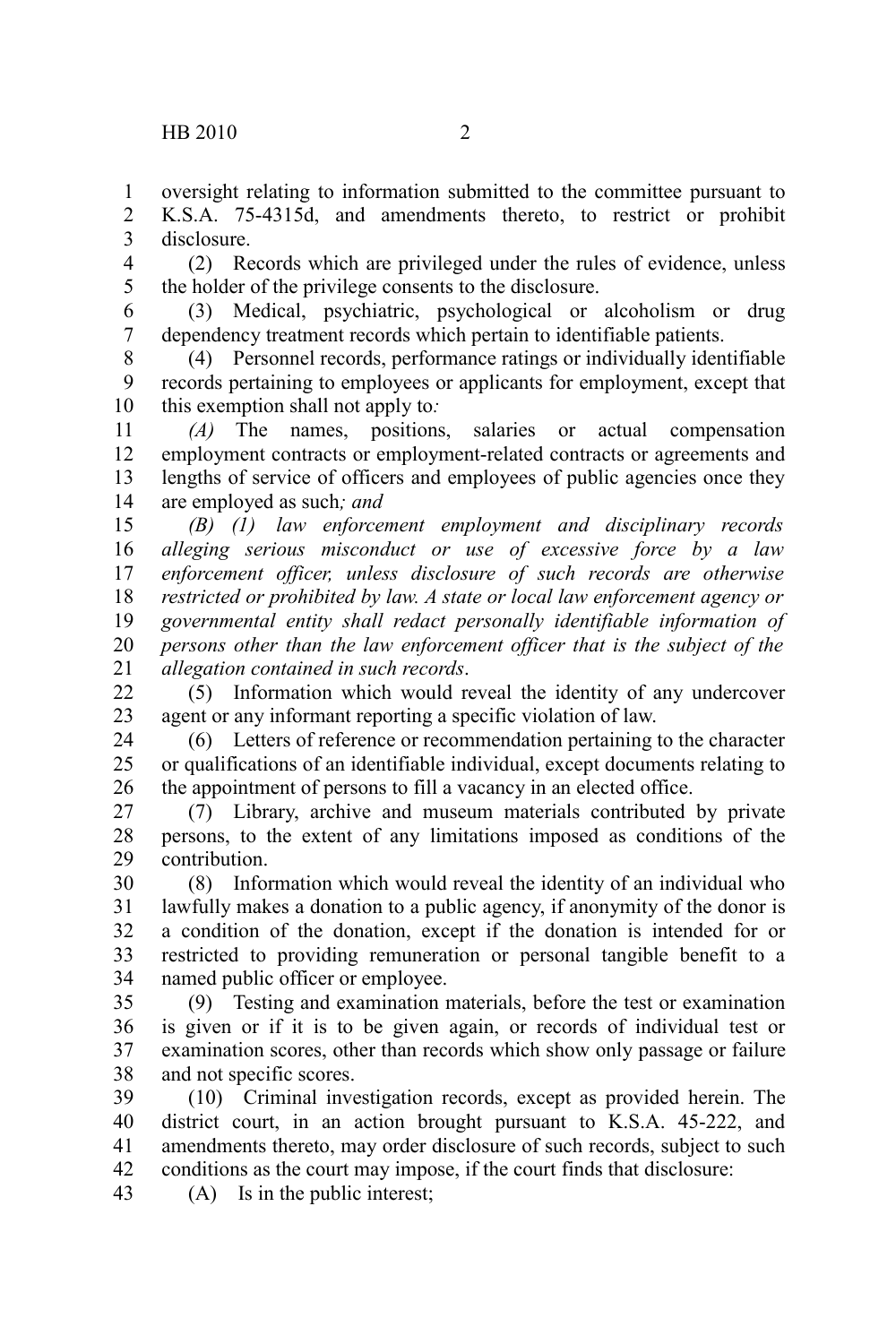## $HB 2010$  3

(B) would not interfere with any prospective law enforcement action, criminal investigation or prosecution; 1 2

(C) would not reveal the identity of any confidential source or undercover agent; 3 4

(D) would not reveal confidential investigative techniques or procedures not known to the general public; 5 6

7

(E) would not endanger the life or physical safety of any person; and

(F) would not reveal the name, address, phone number or any other information which specifically and individually identifies the victim of any sexual offense in article 35 of chapter 21 of the Kansas Statutes Annotated, prior to their repeal, or article 55 of chapter 21 of the Kansas Statutes Annotated, and amendments thereto. 8 9 10 11 12

If a public record is discretionarily closed by a public agency pursuant to this subsection, the record custodian, upon request, shall provide a written citation to the specific provisions of paragraphs (A) through (F) that necessitate closure of that public record. 13 14 15 16

(11) Records of agencies involved in administrative adjudication or civil litigation, compiled in the process of detecting or investigating violations of civil law or administrative rules and regulations, if disclosure would interfere with a prospective administrative adjudication or civil litigation or reveal the identity of a confidential source or undercover agent. 17 18 19 20 21 22

(12) Records of emergency or security information or procedures of a public agency, or plans, drawings, specifications or related information for any building or facility which is used for purposes requiring security measures in or around the building or facility or which is used for the generation or transmission of power, water, fuels or communications, if disclosure would jeopardize security of the public agency, building or facility. 23 24 25 26 27 28 29

(13) The contents of appraisals or engineering or feasibility estimates or evaluations made by or for a public agency relative to the acquisition of property, prior to the award of formal contracts therefor. 30 31 32

(14) Correspondence between a public agency and a private individual, other than correspondence which is intended to give notice of an action, policy or determination relating to any regulatory, supervisory or enforcement responsibility of the public agency or which is widely distributed to the public by a public agency and is not specifically in response to communications from such a private individual. 33 34 35 36 37 38

(15) Records pertaining to employer-employee negotiations, if disclosure would reveal information discussed in a lawful executive session under K.S.A. 75-4319, and amendments thereto. 39 40 41

(16) Software programs for electronic data processing and documentation thereof, but each public agency shall maintain a register, 42 43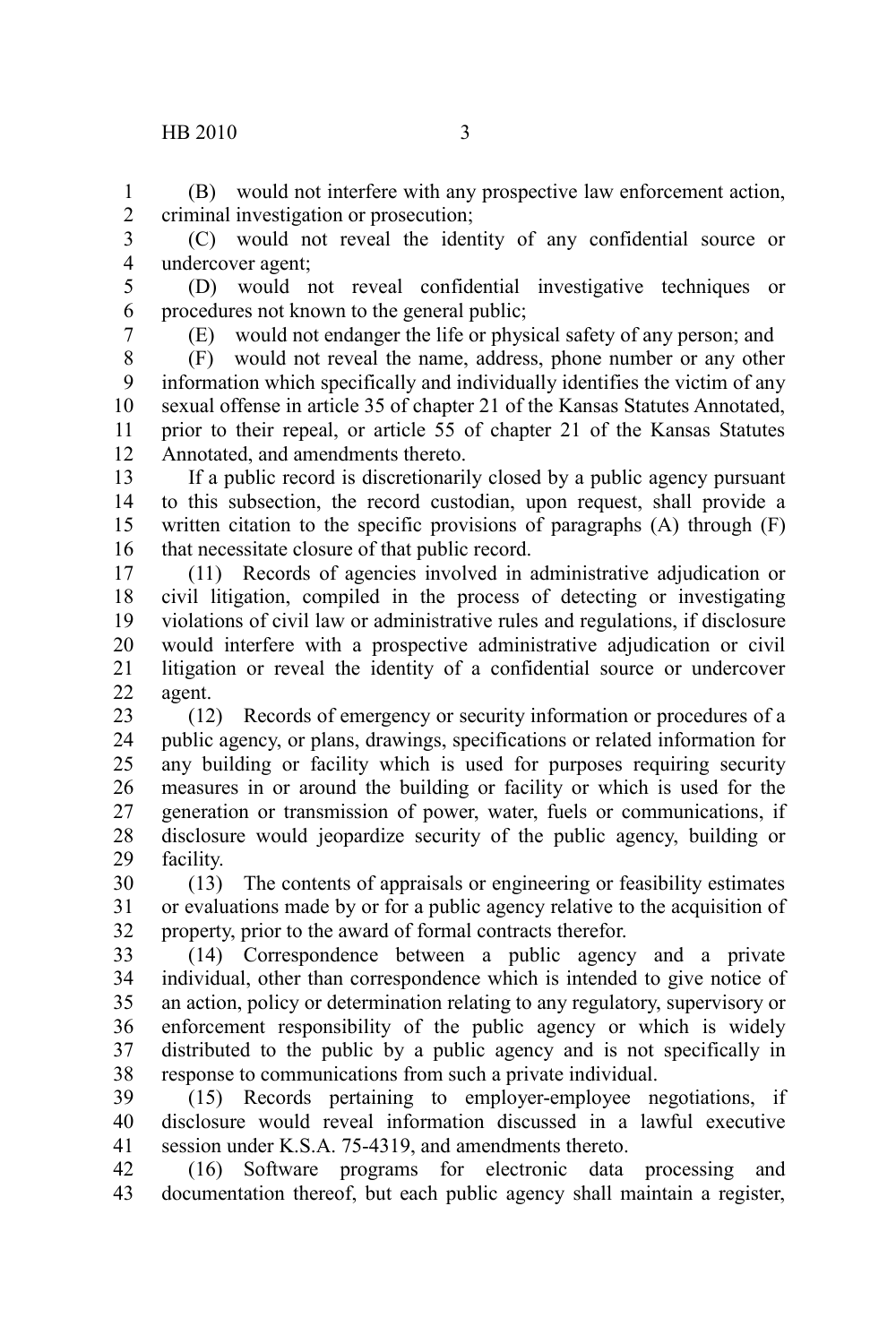open to the public, that describes: 1

(A) The information which the agency maintains on computer facilities; and 2 3

(B) the form in which the information can be made available using existing computer programs. 4 5

(17) Applications, financial statements and other information submitted in connection with applications for student financial assistance where financial need is a consideration for the award. 6 7 8

(18) Plans, designs, drawings or specifications which are prepared by a person other than an employee of a public agency or records which are the property of a private person. 9 10 11

(19) Well samples, logs or surveys which the state corporation commission requires to be filed by persons who have drilled or caused to be drilled, or are drilling or causing to be drilled, holes for the purpose of discovery or production of oil or gas, to the extent that disclosure is limited by rules and regulations of the state corporation commission. 12 13 14 15 16

(20) Notes, preliminary drafts, research data in the process of analysis, unfunded grant proposals, memoranda, recommendations or other records in which opinions are expressed or policies or actions are proposed, except that this exemption shall not apply when such records are publicly cited or identified in an open meeting or in an agenda of an open meeting. 17 18 19 20 21 22

(21) Records of a public agency having legislative powers, which records pertain to proposed legislation or amendments to proposed legislation, except that this exemption shall not apply when such records are: 23 24 25 26

(A) Publicly cited or identified in an open meeting or in an agenda of an open meeting; or 27 28

(B) distributed to a majority of a quorum of any body which has authority to take action or make recommendations to the public agency with regard to the matters to which such records pertain. 29 30 31

(22) Records of a public agency having legislative powers, which records pertain to research prepared for one or more members of such agency, except that this exemption shall not apply when such records are: 32 33 34

(A) Publicly cited or identified in an open meeting or in an agenda of an open meeting; or 35 36

(B) distributed to a majority of a quorum of any body which has authority to take action or make recommendations to the public agency with regard to the matters to which such records pertain. 37 38 39

(23) Library patron and circulation records which pertain to identifiable individuals. 40 41

(24) Records which are compiled for census or research purposes and which pertain to identifiable individuals. 42 43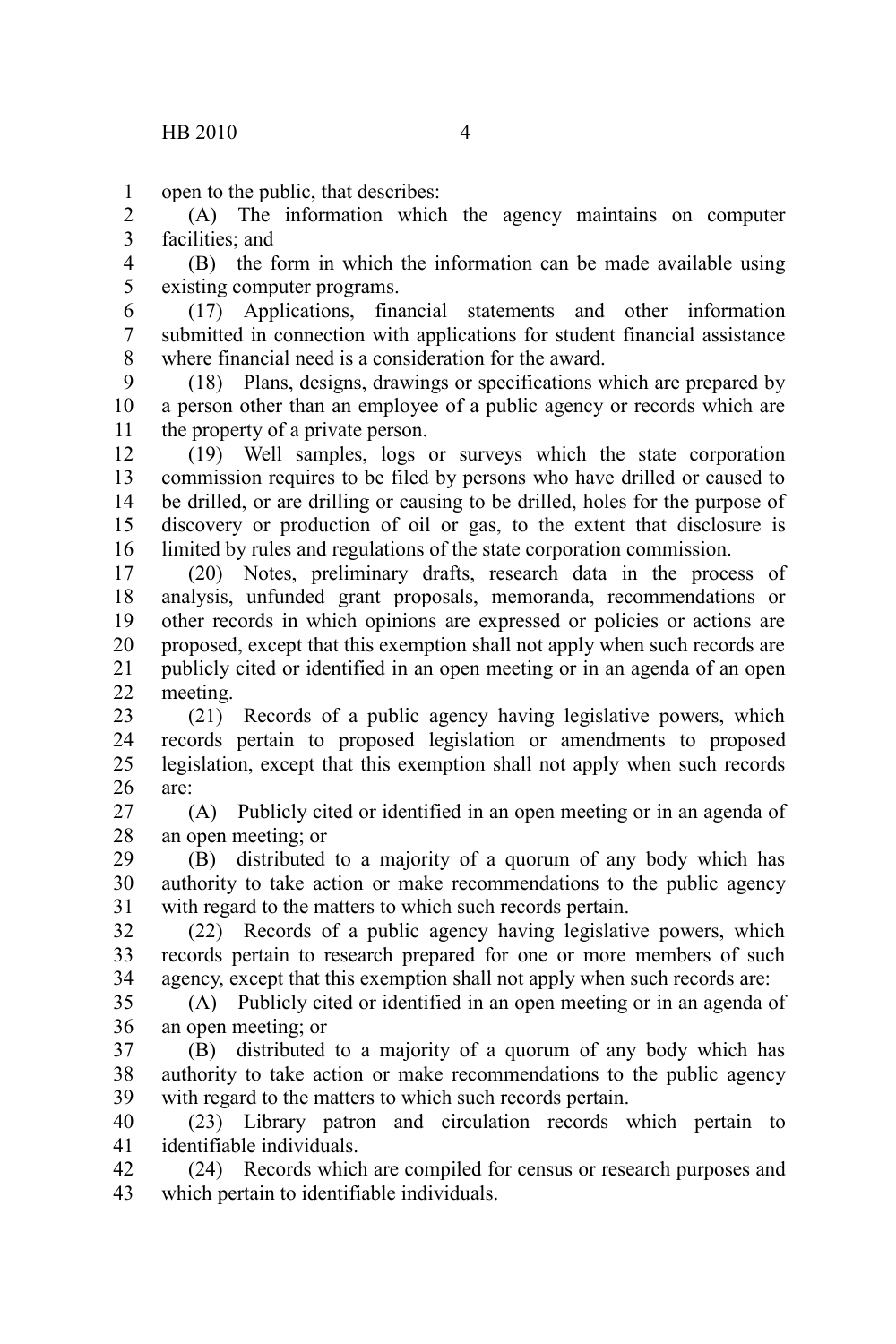(25) Records which represent and constitute the work product of an attorney. 1 2

(26) Records of a utility or other public service pertaining to individually identifiable residential customers of the utility or service. 3 4

(27) Specifications for competitive bidding, until the specifications are officially approved by the public agency. 5 6

(28) Sealed bids and related documents, until a bid is accepted or all bids rejected. 7 8

(29) Correctional records pertaining to an identifiable inmate or release, except that: 9 10

(A) The name; photograph and other identifying information; sentence data; parole eligibility date; custody or supervision level; disciplinary record; supervision violations; conditions of supervision, excluding requirements pertaining to mental health or substance abuse counseling; location of facility where incarcerated or location of parole office maintaining supervision and address of a releasee whose crime was committed after the effective date of this act shall be subject to disclosure to any person other than another inmate or releasee, except that the disclosure of the location of an inmate transferred to another state pursuant to the interstate corrections compact shall be at the discretion of the secretary of corrections; 11 12 13 14 15 16 17 18 19 20 21

(B) the attorney general, law enforcement agencies, counsel for the inmate to whom the record pertains and any county or district attorney shall have access to correctional records to the extent otherwise permitted by law; 22 23 24 25

(C) the information provided to the law enforcement agency pursuant to the sex offender registration act, K.S.A. 22-4901 et seq., and amendments thereto, shall be subject to disclosure to any person, except that the name, address, telephone number or any other information which specifically and individually identifies the victim of any offender required to register as provided by the Kansas offender registration act, K.S.A. 22- 4901 et seq*.*, and amendments thereto, shall not be disclosed; and 26 27 28 29 30 31 32

(D) records of the department of corrections regarding the financial assets of an offender in the custody of the secretary of corrections shall be subject to disclosure to the victim, or such victim's family, of the crime for which the inmate is in custody as set forth in an order of restitution by the sentencing court. 33 34 35 36 37

(30) Public records containing information of a personal nature where the public disclosure thereof would constitute a clearly unwarranted invasion of personal privacy. 38 39 40

(31) Public records pertaining to prospective location of a business or industry where no previous public disclosure has been made of the business' or industry's interest in locating in, relocating within or 41 42 43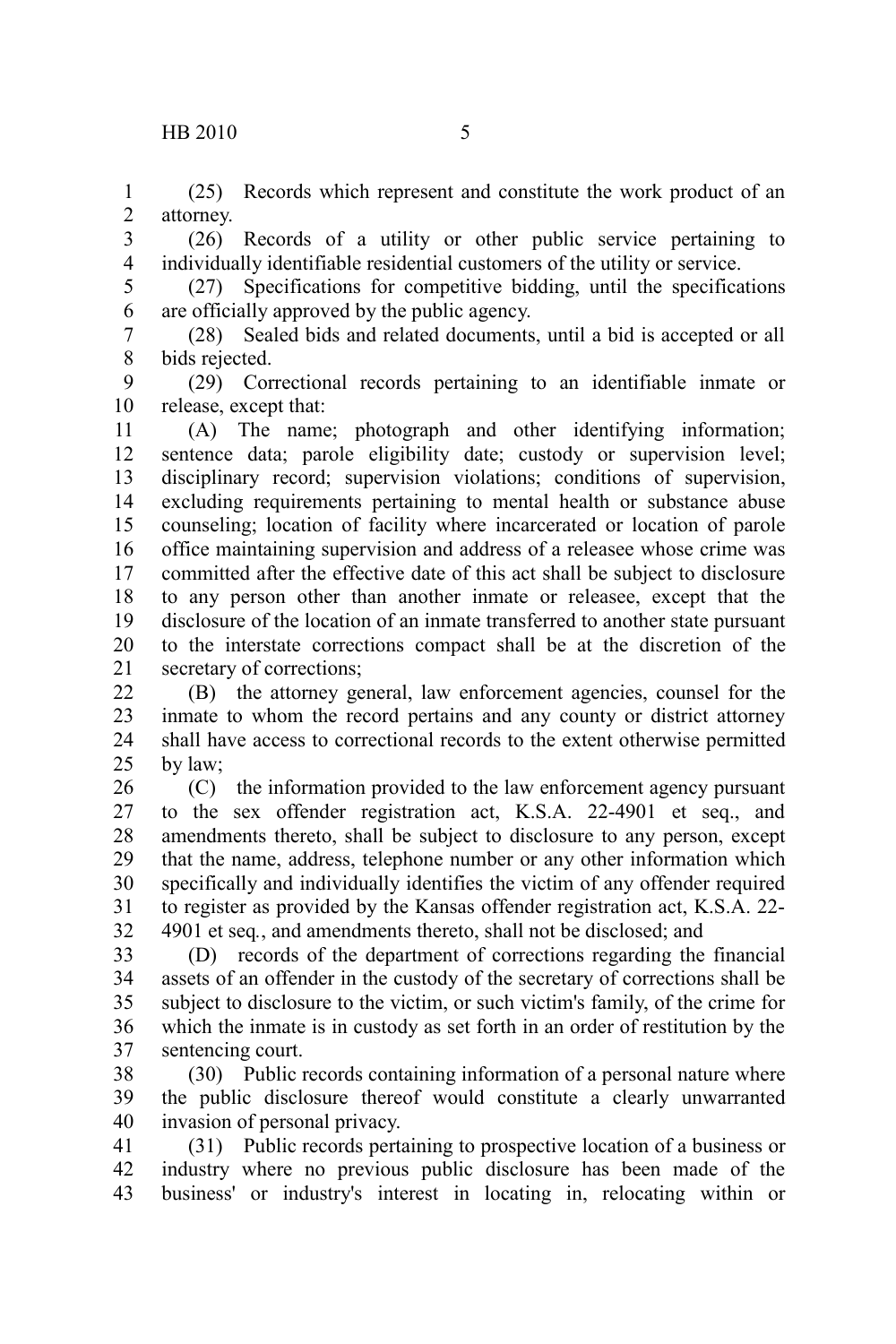expanding within the state. This exception shall not include those records pertaining to application of agencies for permits or licenses necessary to do business or to expand business operations within this state, except as otherwise provided by law. 1 2 3 4

(32) Engineering and architectural estimates made by or for any public agency relative to public improvements. 5 6

(33) Financial information submitted by contractors in qualification statements to any public agency. 7 8

(34) Records involved in the obtaining and processing of intellectual property rights that are expected to be, wholly or partially vested in or owned by a state educational institution, as defined in K.S.A. 76-711, and amendments thereto, or an assignee of the institution organized and existing for the benefit of the institution. 9 10 11 12 13

(35) Any report or record which is made pursuant to K.S.A. 65-4922, 65-4923 or 65-4924, and amendments thereto, and which is privileged pursuant to K.S.A. 65-4915 or 65-4925, and amendments thereto. 14 15 16

(36) Information which would reveal the precise location of an archeological site. 17 18

(37) Any financial data or traffic information from a railroad company, to a public agency, concerning the sale, lease or rehabilitation of the railroad's property in Kansas. 19 20 21

(38) Risk-based capital reports, risk-based capital plans and corrective orders including the working papers and the results of any analysis filed with the commissioner of insurance in accordance with K.S.A. 40-2c20 and 40-2d20, and amendments thereto.  $22$ 23 24 25

(39) Memoranda and related materials required to be used to support the annual actuarial opinions submitted pursuant to K.S.A. 40-409(b), and amendments thereto. 26 27 28

(40) Disclosure reports filed with the commissioner of insurance under K.S.A. 40-2,156(a), and amendments thereto. 29 30

(41) All financial analysis ratios and examination synopses concerning insurance companies that are submitted to the commissioner by the national association of insurance commissioners' insurance regulatory information system. 31 32 33 34

(42) Any records the disclosure of which is restricted or prohibited by a tribal-state gaming compact. 35 36

(43) Market research, market plans, business plans and the terms and conditions of managed care or other third-party contracts, developed or entered into by the university of Kansas medical center in the operation and management of the university hospital which the chancellor of the university of Kansas or the chancellor's designee determines would give an unfair advantage to competitors of the university of Kansas medical center. (44) The amount of franchise tax paid to the secretary of revenue or 37 38 39 40 41 42 43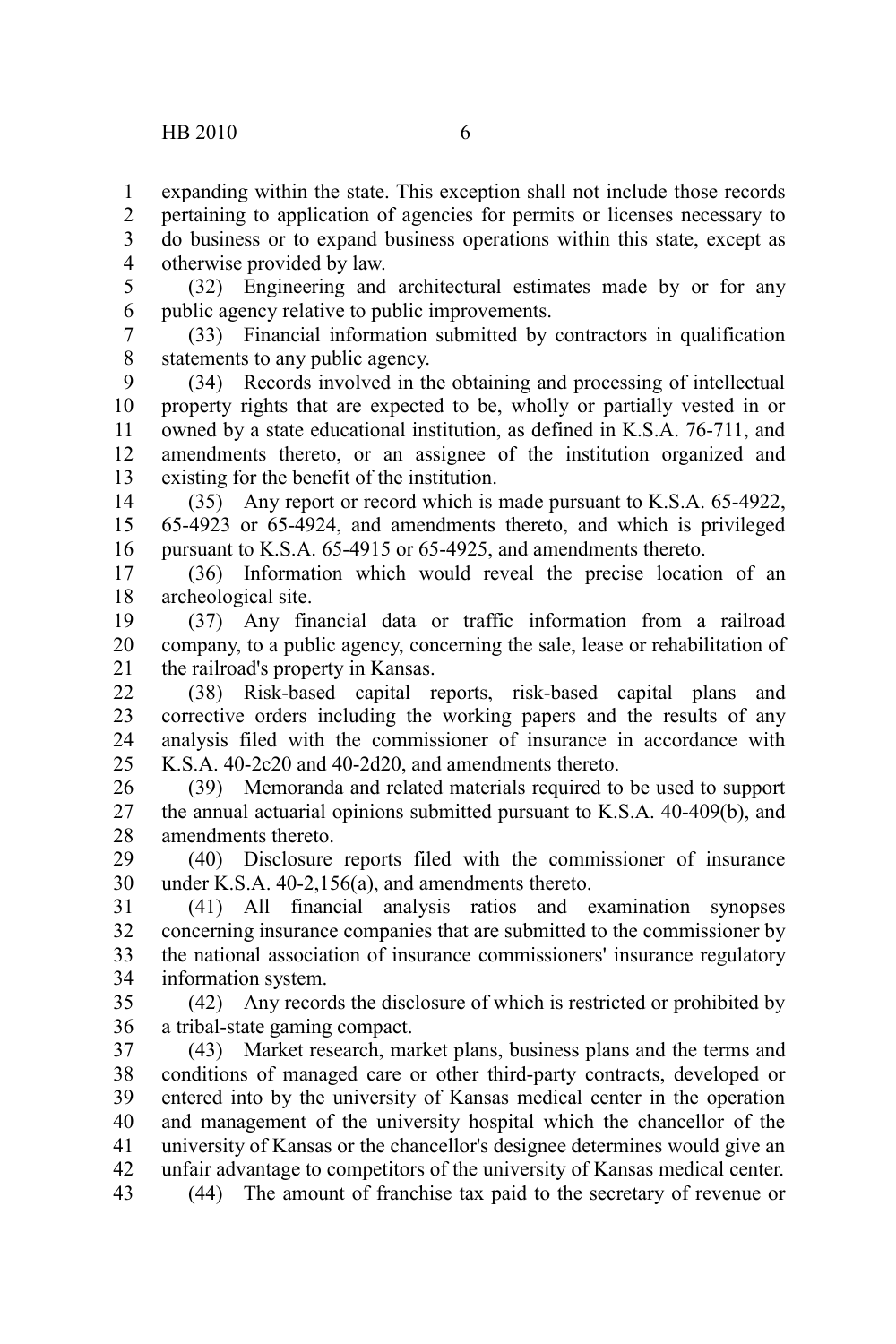the secretary of state by domestic corporations, foreign corporations, domestic limited liability companies, foreign limited liability companies, domestic limited partnership, foreign limited partnership, domestic limited liability partnerships and foreign limited liability partnerships. 1 2 3 4

(45) Records, other than criminal investigation records, the disclosure of which would pose a substantial likelihood of revealing security measures that protect: (A) Systems, facilities or equipment used in the production, transmission or distribution of energy, water or communications services; (B) transportation and sewer or wastewater treatment systems, facilities or equipment; or (C) private property or persons, if the records are submitted to the agency. For purposes of this paragraph, security means measures that protect against criminal acts intended to intimidate or coerce the civilian population, influence government policy by intimidation or coercion or to affect the operation of government by disruption of public services, mass destruction, assassination or kidnapping. Security measures include, but are not limited to, intelligence information, tactical plans, resource deployment and vulnerability assessments. 5 6 7 8 9 10 11 12 13 14 15 16 17 18

(46) Any information or material received by the register of deeds of a county from military discharge papers, DD Form 214. Such papers shall be disclosed: To the military dischargee; to such dischargee's immediate family members and lineal descendants; to such dischargee's heirs, agents or assigns; to the licensed funeral director who has custody of the body of the deceased dischargee; when required by a department or agency of the federal or state government or a political subdivision thereof; when the form is required to perfect the claim of military service or honorable discharge or a claim of a dependent of the dischargee; and upon the written approval of the commissioner of veterans affairs, to a person conducting research. 19 20 21 22 23 24 25 26 27 28 29

(47) Information that would reveal the location of a shelter or a safehouse or similar place where persons are provided protection from abuse or the name, address, location or other contact information of alleged victims of stalking, domestic violence or sexual assault. 30 31 32 33

(48) Policy information provided by an insurance carrier in accordance with K.S.A. 44-532(h)(1), and amendments thereto. This exemption shall not be construed to preclude access to an individual employer's record for the purpose of verification of insurance coverage or to the department of labor for their business purposes. 34 35 36 37 38

(49) An individual's e-mail address, cell phone number and other contact information which has been given to the public agency for the purpose of public agency notifications or communications which are widely distributed to the public. 39 40 41 42

(50) Information provided by providers to the local collection point 43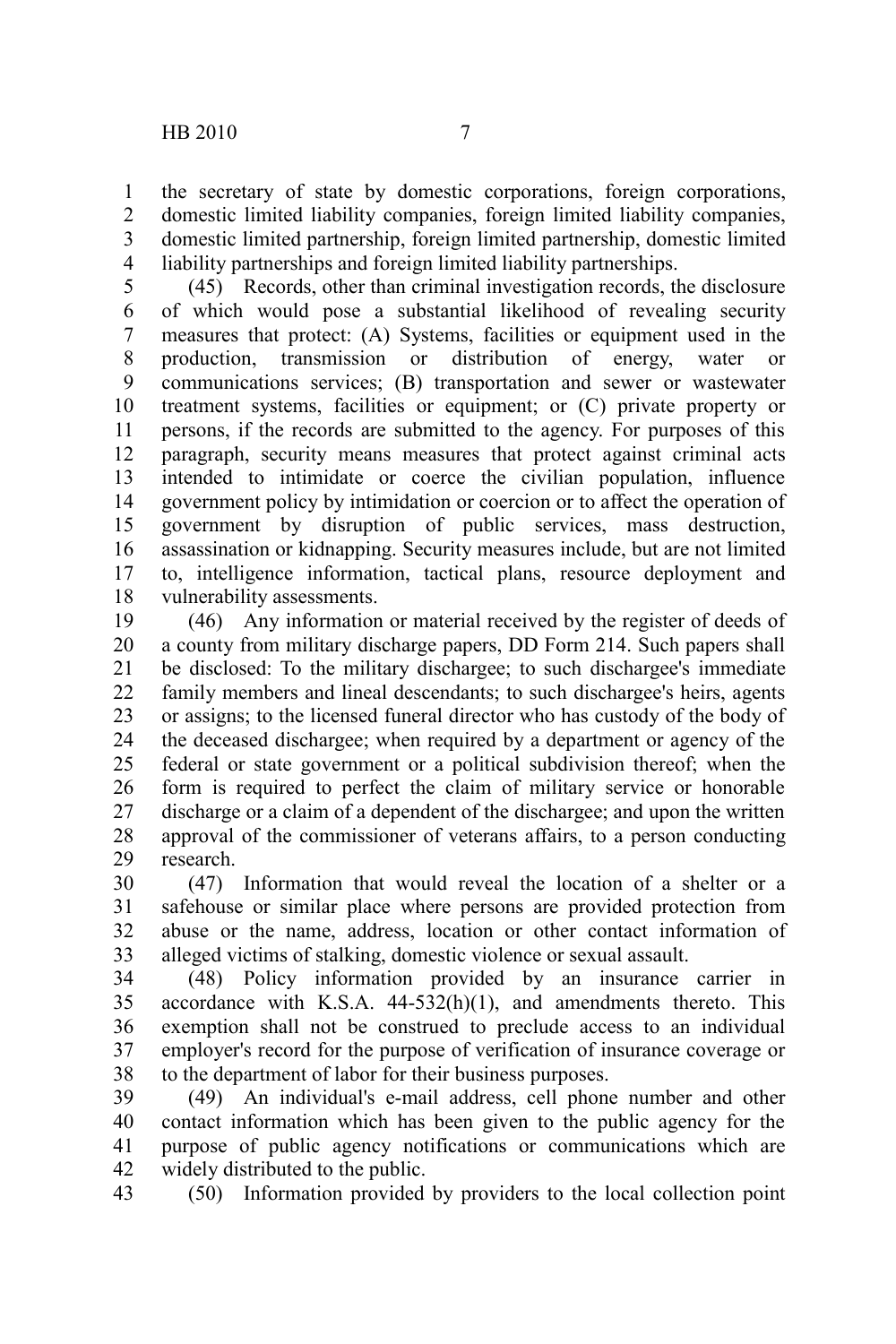administrator or to the 911 coordinating council pursuant to the Kansas 911 act, and amendments thereto, upon request of the party submitting such records. 1 2 3

(51) Records of a public agency on a public website which are searchable by a keyword search and identify the home address or home ownership of a law enforcement officer as defined in K.S.A. 2019 Supp. 21-5111, and amendments thereto, parole officer, probation officer, court services officer or community correctional services officer. Such individual officer shall file with the custodian of such record a request to have such officer's identifying information restricted from public access on such public website. Within 10 business days of receipt of such requests, the public agency shall restrict such officer's identifying information from such public access. Such restriction shall expire after five years and such officer may file with the custodian of such record a new request for restriction at any time. 4 5 6 7 8 9 10 11 12 13 14 15

(52) Records of a public agency on a public website which are searchable by a keyword search and identify the home address or home ownership of a federal judge, a justice of the supreme court, a judge of the court of appeals, a district judge, a district magistrate judge, a municipal judge, the United States attorney for the district of Kansas, an assistant United States attorney, a special assistant United States attorney, the attorney general, an assistant attorney general, a special assistant attorney general, a county attorney, an assistant county attorney, a special assistant county attorney, a district attorney, an assistant district attorney, a special assistant district attorney, a city attorney, an assistant city attorney or a special assistant city attorney. Such person shall file with the custodian of such record a request to have such person's identifying information restricted from public access on such public website. Within 10 business days of receipt of such requests, the public agency shall restrict such person's identifying information from such public access. Such restriction shall expire after five years and such person may file with the custodian of such record a new request for restriction at any time. 16 17 18 19 20 21 22 23 24 25 26 27 28 29 30 31 32

(53) Records of a public agency that would disclose the name, home address, zip code, e-mail address, phone number or cell phone number or other contact information for any person licensed to carry concealed handguns or of any person who enrolled in or completed any weapons training in order to be licensed or has made application for such license under the personal and family protection act, K.S.A. 75-7c01 et seq., and amendments thereto, shall not be disclosed unless otherwise required by law. 33 34 35 36 37 38 39 40

(54) Records of a utility concerning information about cyber security threats, attacks or general attempts to attack utility operations provided to law enforcement agencies, the state corporation commission, the federal 41 42 43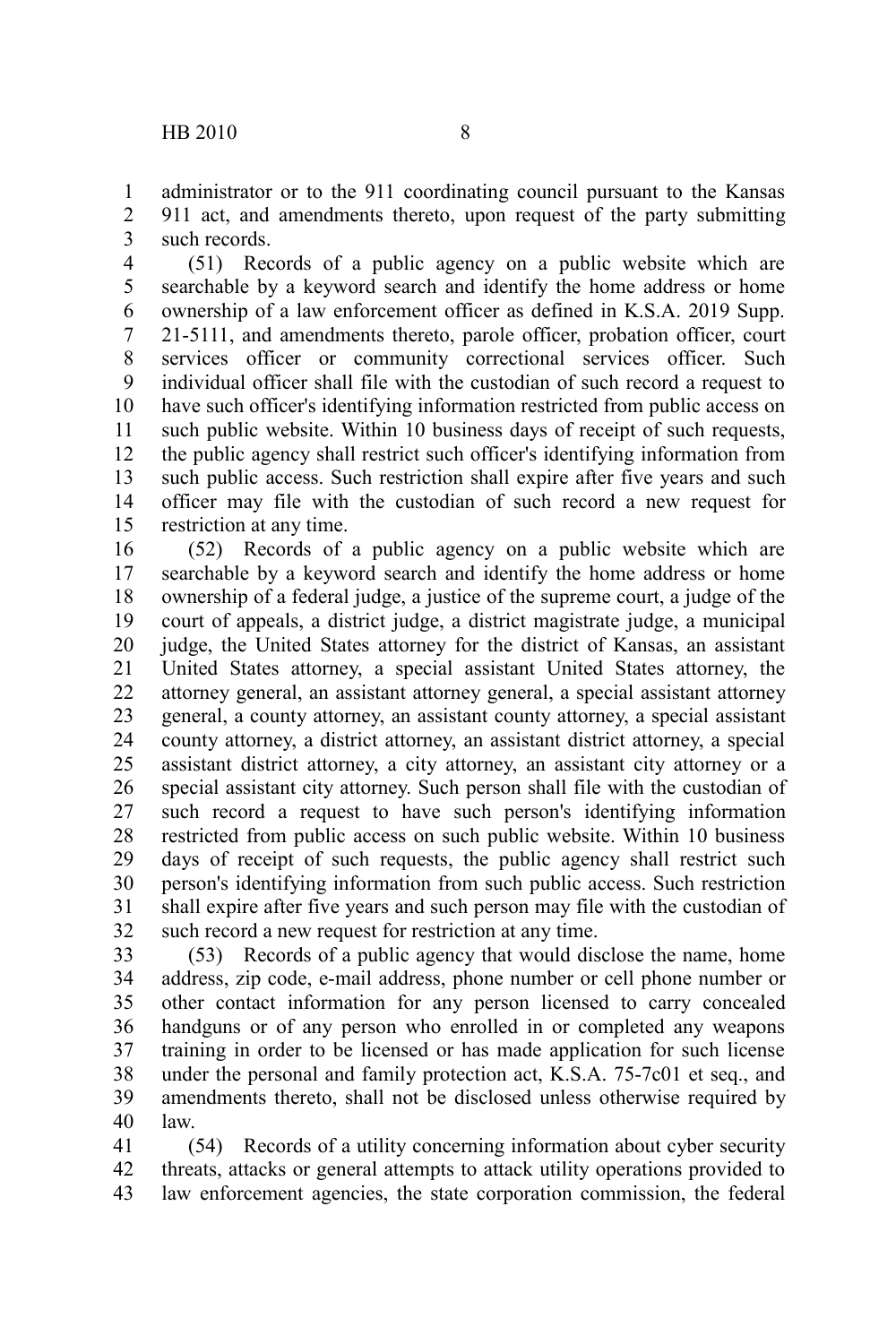energy regulatory commission, the department of energy, the southwest power pool, the North American electric reliability corporation, the federal communications commission or any other federal, state or regional organization that has a responsibility for the safeguarding of telecommunications, electric, potable water, waste water disposal or treatment, motor fuel or natural gas energy supply systems. 1 2 3 4 5 6

(55) Records of a public agency containing information or reports obtained and prepared by the office of the state bank commissioner in the course of licensing or examining a person engaged in money transmission business pursuant to K.S.A. 9-508 et seq., and amendments thereto, shall not be disclosed except pursuant to K.S.A. 9-513c, and amendments thereto, or unless otherwise required by law. 7 8 9 10 11 12

(b) Except to the extent disclosure is otherwise required by law or as appropriate during the course of an administrative proceeding or on appeal from agency action, a public agency or officer shall not disclose financial information of a taxpayer which may be required or requested by a county appraiser or the director of property valuation to assist in the determination of the value of the taxpayer's property for ad valorem taxation purposes; or any financial information of a personal nature required or requested by a public agency or officer, including a name, job description or title revealing the salary or other compensation of officers, employees or applicants for employment with a firm, corporation or agency, except a public agency. Nothing contained herein shall be construed to prohibit the publication of statistics, so classified as to prevent identification of particular reports or returns and the items thereof. 13 14 15 16 17 18 19 20 21 22 23 24 25

(c) As used in this section, the term ''cited or identified'' shall not include a request to an employee of a public agency that a document be prepared. 26 27 28

(d) If a public record contains material which is not subject to disclosure pursuant to this act, the public agency shall separate or delete such material and make available to the requester that material in the public record which is subject to disclosure pursuant to this act. If a public record is not subject to disclosure because it pertains to an identifiable individual, the public agency shall delete the identifying portions of the record and make available to the requester any remaining portions which are subject to disclosure pursuant to this act, unless the request is for a record pertaining to a specific individual or to such a limited group of individuals that the individuals' identities are reasonably ascertainable, the public agency shall not be required to disclose those portions of the record which pertain to such individual or individuals. 29 30 31 32 33 34 35 36 37 38 39 40

(e) The provisions of this section shall not be construed to exempt from public disclosure statistical information not descriptive of any identifiable person. 41 42 43